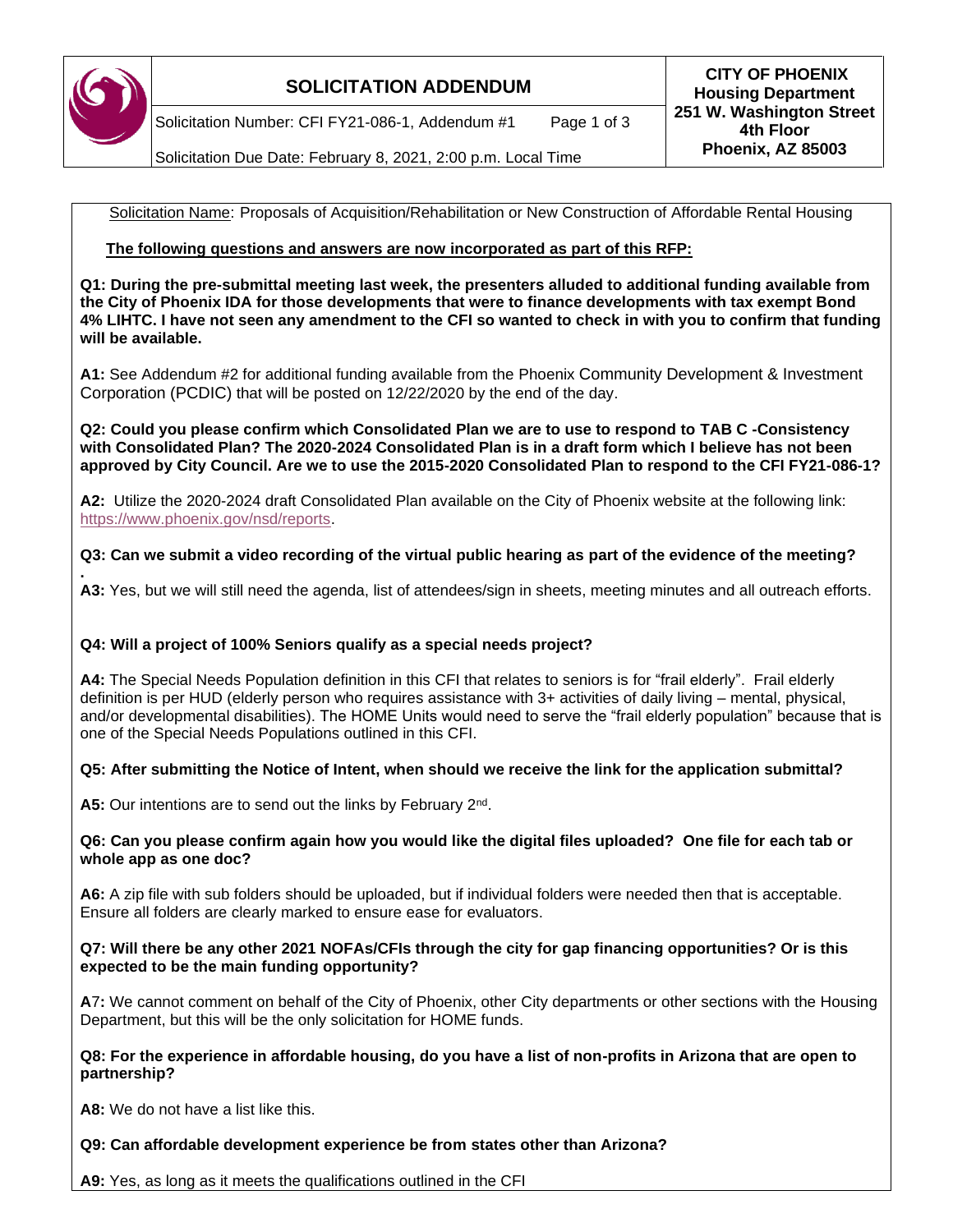

Solicitation Number: CFI FY21-086-1, Addendum #1 Page 2 of 3

**SOLICITATION ADDENDUM CITY OF PHOENIX Housing Department 251 W. Washington Street 4th Floor Phoenix, AZ 85003**

Solicitation Due Date: February 8, 2021, 2:00 p.m. Local Time

# **Q10: Will any Section 8 Vouchers or Project Based be targeted for this RFP?**

**A10:** No.

## **Q11: For a copy of this PowerPoint, contact David?**

**A11**: A copy of the PowerPoint has been uploaded to the City of Phoenix, Housing Department, Building Affordable Housing web site [\(https://www.phoenix.gov/housing/building-affordable-housing\)](https://www.phoenix.gov/housing/building-affordable-housing), see "2020 Call for Interest Pre-Submittal Conference".

## **Q12: Is the deadline to apply Feb 4 or Feb 8th?**

**A12**: Feb. 8th .

**Q13: Will electronic signatures be accepted? For example signing the Intent to apply utilizing Adobe PDF?**

**A13**: Yes, electronic signatures will be accepted.

**Q14: Where is the link to upload the intent to apply? The instructions say there is a link but also say to email to your email. Which method is required?**

**A14**: Email the "Intent to Apply" form included in Section IV, to the procurement officer, at David.wisniewski@phoenix.gov no later than January 28, 2021 by 5:00 p.m.

**Q15: For the 40 points available for leveraging city funds, the form asks: "Does applicant provide documentation of a 10% match from equity, grants, or loans?" If applicant is applying for \$1,000,000 in HOME funds for a project can you confirm that they would need to show \$100,000 in match? And that this could be in the form of owner equity? Could it also be in the form of supportive services paid by the owner? If so, would it have to be for a certain time period?**

**A15**: Ten percent (10%) of match is equivalent to 10% of the HOME Funding Request amount for each application. These funds are nonfederal sources and must be permanent. See U.S. Code of Federal Regulations CFR 24 92.220 – Form of Matching Contribution for further details. Please see the Match Verification Form in Appendix 10. The direct cost of supportive services provided to families residing in HOME-assisted units during the period of affordability can be counted as match, services include: case management, mental health services, daily living assistance, substance abuse treatment, counseling, day care, job training and counseling.

### **Q16: I do not see a limit to the number of pages we can submit for this solicitation. Can you please clarify that there is no page limit on submissions?**

**A16**: There is no page limit for applications submitted in this Call for Interest.

**Q17: Page 28 of the solicitation says applications are due February 4th by 2pm and page 30 suggests we can upload until February 8th at 2pm. Can you please clarify which is correct?**

**A17**: February 8th at 2pm.

**Q18: As it relates to Community outreach (TAB S), could you explain all that is acceptable, and its verification needed for this requirement? Also will the questions and answers of today's webinar be published for accessibility for the developer community, if so is there link of which I may go to or will it be sent out as a separate pdf file?** 

**A18**: Community Outreach meetings must be a part of a standalone meeting addressing your project's impact to the affected community members. Village Planning Committee meetings will not be considered an acceptable form of